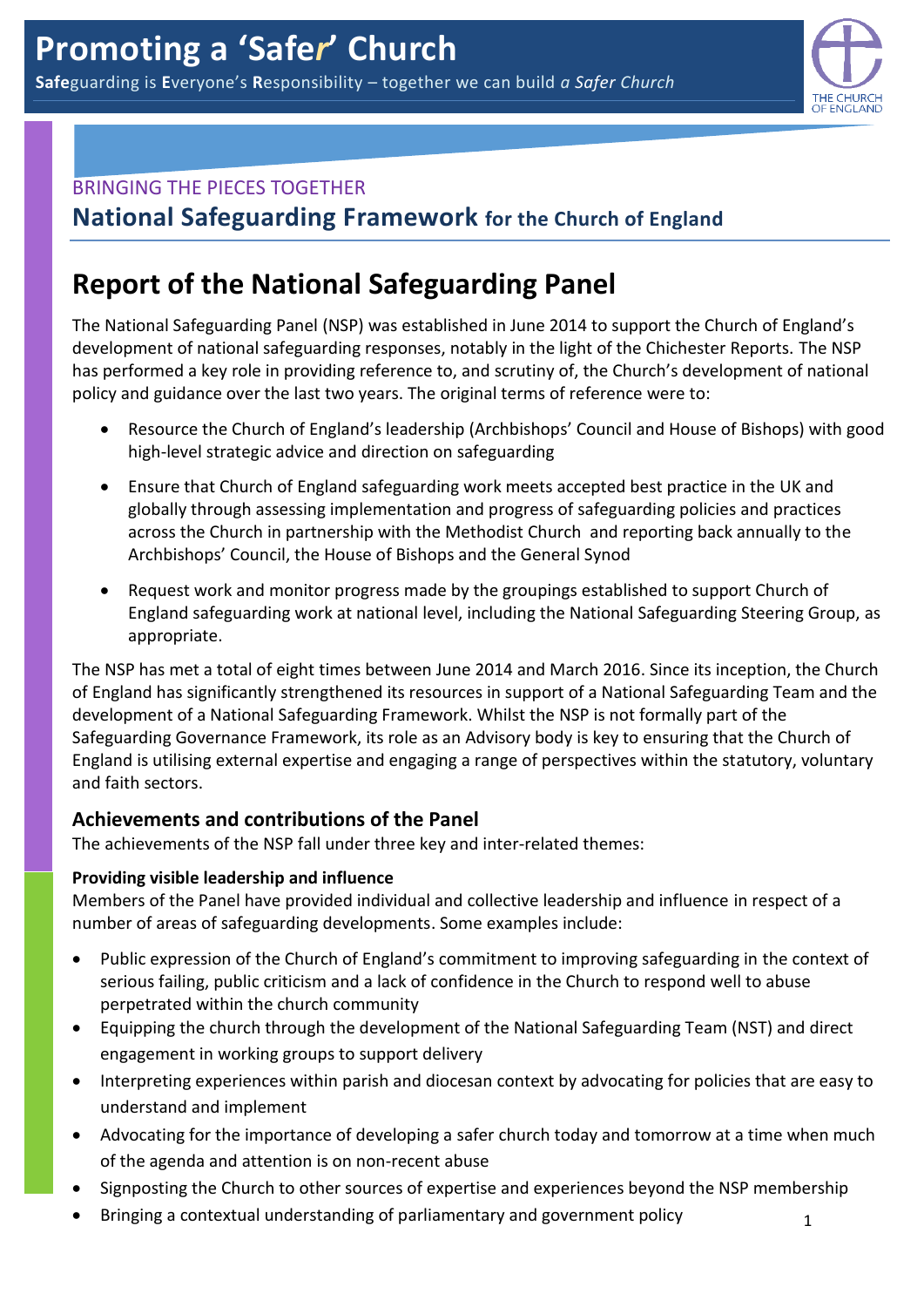#### **Promoting good safeguarding practice**

The Panel has promoted better safeguarding practice across a range of areas – for example, work with survivors, theological underpinning, safeguarding training, clergy discipline, and the development of a range of national policies and practice guidance. The Panel has:

- Promoted a culture of learning and improvement through case reviews and quality audit processes
- Modelled good practice by working with different organisations and using wide range of skills and expertise
- Monitored and scrutinised the work of NST to standardise safeguarding practice across dioceses
- Provided written and verbal feedback on policies and practice guidance
- Brought a criminal justice perspective to the NSP discussions and contribution to the improving risk assessment and domestic abuse responses

#### **Supporting a survivor perspective**

*"The panel has given me confidence as a survivor that the church is taking safeguarding seriously enabling me to support others who have lost faith in the church and believing that the church can become a safe place again for those who have suffered abuse"*

Survivor

The Panel has greatly benefited from the contribution of survivors of 'church-related' abuse, in ensuring that a 'survivor perspective' influences both the agenda and the discussion of the panel and work of the Church of England to improve its safeguarding responses. This has included the work of the Faith and Order Commission's theology and safeguarding project and more specifically work in respect of forgiveness and reconciliation.

## **Areas for future consideration by the Church**

Members of the panel have identified a number of areas that the Church of England should consider as part of its continued work to improve safeguarding.

#### **'Getting onto the front foot'**

The Panel are concerned about the impact of non-recent abuse cases in reducing the capacity of the Church for visioning and transforming the level of understanding that safeguarding is everybody's business. In particular, the Panel recommends that the Church considers:

- Responses to growing number of cases coming to light and the allocation of resources to respond, particularly within parishes to deal with the pressures, alongside the potential for overwhelming parishes and dioceses with national developments
- Moving forward from looking inward to promoting its safeguarding work in the field and with other Christin denominations and faith groups
- Strategies to avoid overwhelming bishops and diocesan officers with 'dense' policy and guidance documents and the need to develop better understanding of the resource implications for dioceses
- Improved communication and dissemination of information, fostering a culture of collaboration and co-operation between dioceses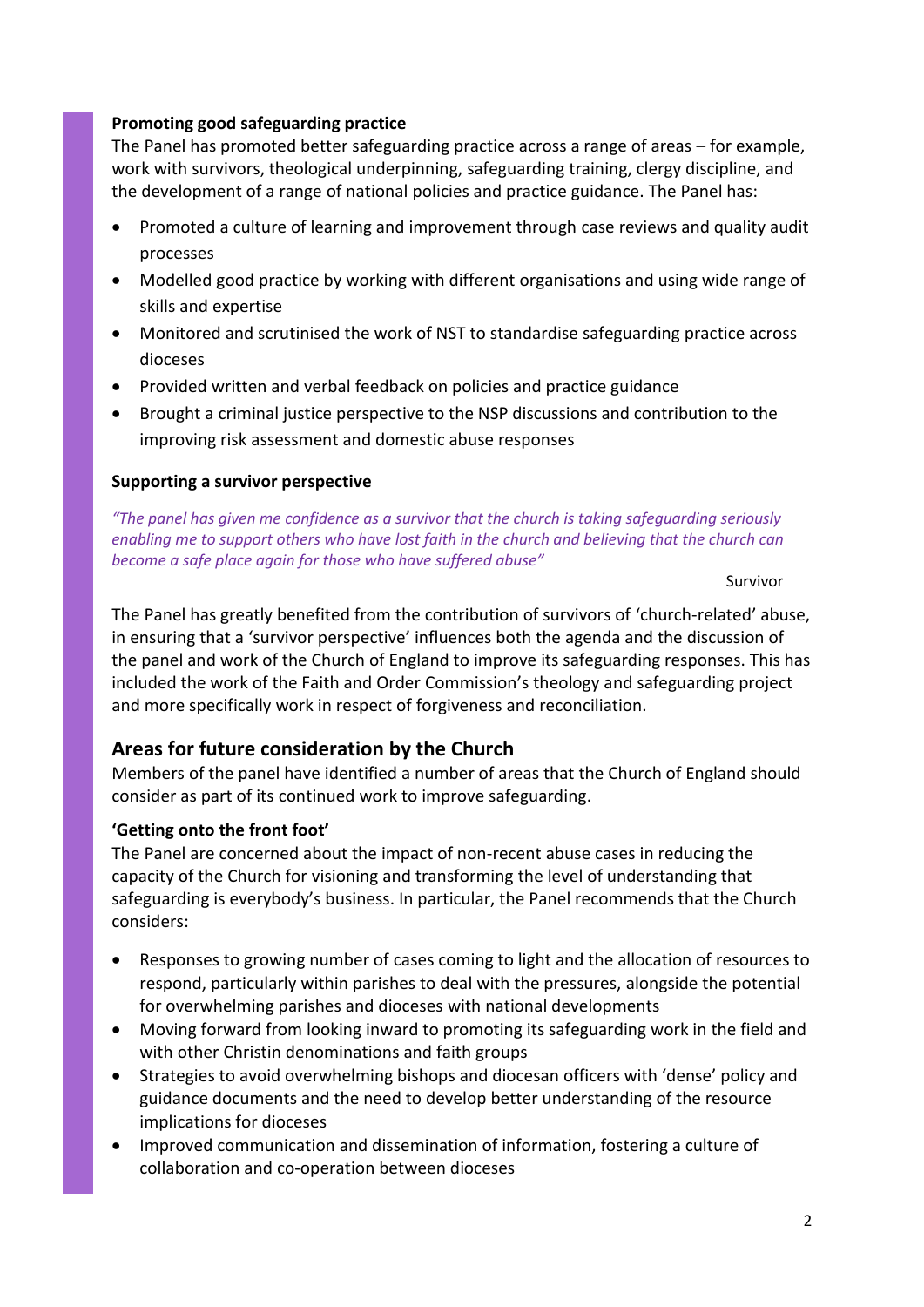#### **Raising standards and challenging practice**

The Panel recommends that the Church of England consider:

- The tension between autonomy exercised by diocesan bishops, expectations of the public and role of national safeguarding team in raising standards, challenging poor practice and creating a more uniformed response as a single institution
- The need for greater clarity about lines of accountability and information relating to standards settings and performance management to help the Panel judge the effectiveness of change
- An assessment of the impact of safeguarding work on fear amongst senior clergy and their ability to influence and lead
- The need to involve the Panel earlier in development of policy and guidance and evidence impact in terms of changes and improvements

#### **Maximising the effectiveness of the National Safeguarding Panel**

The Panel have identified a number of areas where it can continue to support the Church of England in respect of safeguarding developments. These include:

- NSP role in supporting and embedding cultural change in complex organisations and improving public confidence in church safeguarding practice
- Act as a steering group with programme of specific changes measured over time, involving people who can make a real difference
- Focus on building a preventative model of safeguarding as part of DNA of the church
- Communicating outcomes of the Independent Inquiry and taking steps to ensure that issues raised by the Inquiry are addressed through policy and practice
- Focus on consistency of approach across dioceses to high national standard and explore how diocesan concerns around funding of safeguarding could be addressed
- Continual evaluation and refinement of the work of the NST, influenced by changes in current national policy and thinking – membership may need to change with this
- Offer independent insight, advice and challenge to CofE thinking on safeguarding membership must reflect independence but demonstrate an understanding of principles and values that underpin CofE safeguarding practice
- Take a more 'supervisory' role as Church embraces a more national approach and need for provision of service to diocese rather than advice and support – greater representation of diocese or Synod without diluting national expertise and experience
- Value in chairing within Church hierarchy but clarity about how to challenge issues and how the various groups fit together

Report prepared by: Graham Tilby National Safeguarding Adviser – Church of England June 2016